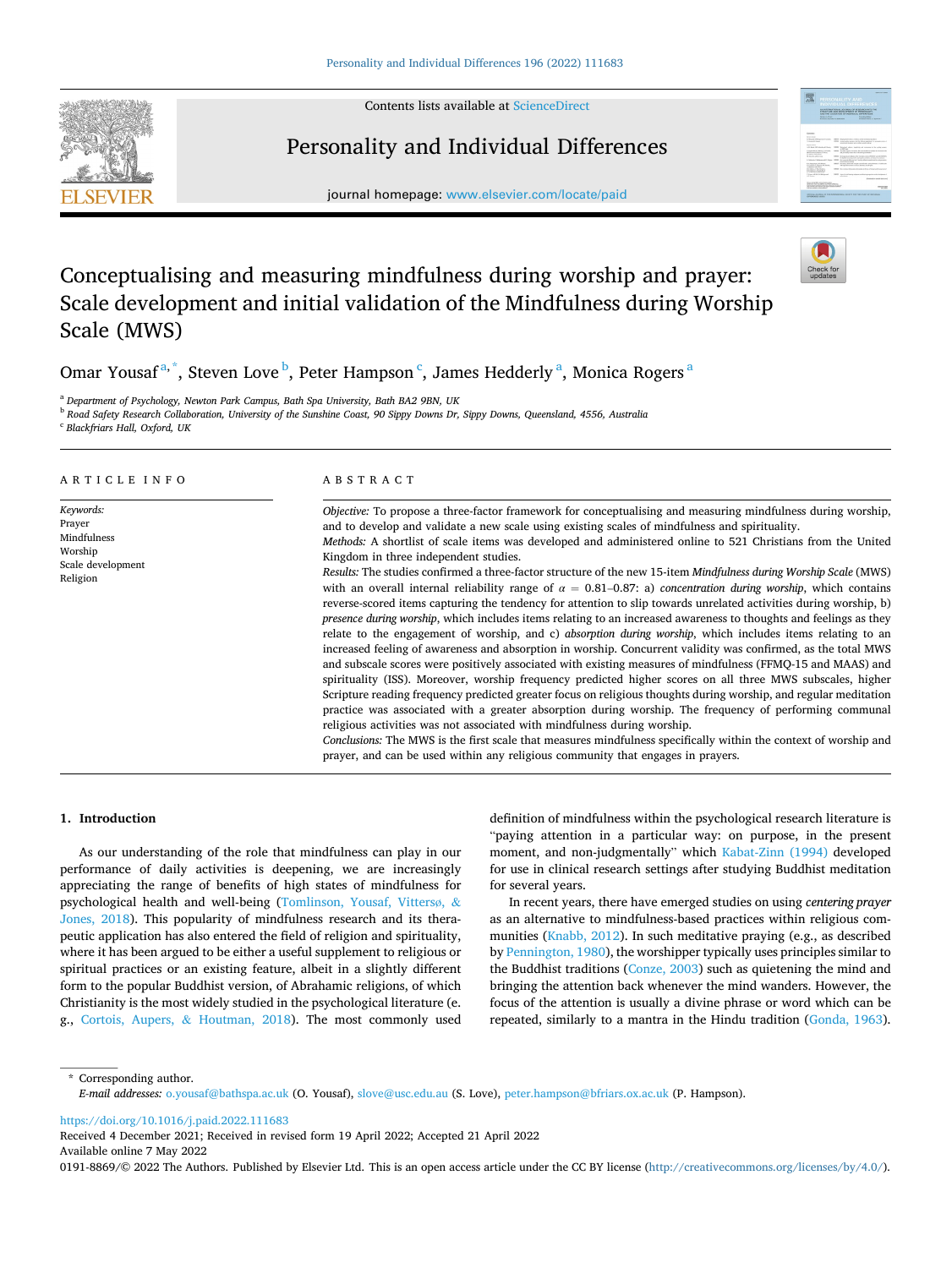Outside of the Christian context, mindfulness during worship has been studied in Muslim samples, where higher levels of mindfulness during the *salah* (Islamic prayer) have been shown to be associated with better mental health (Ijaz, Khalily, & [Ahmad, 2017](#page-8-0)).

While such studies on mindfulness during prayers provide valuable insights into the possible links between the prayer, mindfulness, and psychological health outcomes, they have not used standardised measures specifically related to: a) the various attentional lapses that one experiences during worship, b) the ways in which one feels a sense of presence, and c) the extent to which one is absorbed in the prayer. In this article, we argue that the study of mindfulness during worship can be improved if such a measure is developed because it would allow researchers to better understand the ways in which individuals differ in their experience of worship. Moreover, such a measure would allow for a more nuanced investigation of the links between mindfulness during worship and other personality traits, habits, and health and well-being outcomes. Hence, the objective of this article is two-fold: a) to conceptualise mindfulness during worship and b) to develop and validate a new measure of mindfulness during worship that can be used within any religious community that engages in worship, regardless of the nature of the rituals and the context in which they are performed.

# *1.1. Mindfulness during worship: a three-component model*

Paying attention during acts of worship is important for a meaningful experience of devotion and connection with the Divine. [Giardini \(1987\)](#page-8-0)  has argued that *active* attention, *receptive* attention, and *ecstatic* attention all contribute to the immersive experience of prayer. A pre-requisite for achieving such a sense of immersion is that the attention is maintained as much as possible. Paying attention in this way during prayer has by [Bourgeault \(2009\)](#page-8-0) been described as *concentration of affectivity*, suggesting that the attention may be driven by an emotional involvement (this was termed *attention of the heart* in the title of the article). However, in order to achieve such a level of concentration, the attentional lapses that worshippers experience, must be minimised. Without such a high state of concentration, the prayer might be perceived as less effective by the worshipper, and may not be associated with the various health and well-being benefits usually found in the literature (e.g., [Breslin](#page-8-0)  $&$  Lewis, [2008;](#page-8-0) [Maltby, Lewis,](#page-8-0) & Day, 2008; [Whittington](#page-8-0) & Scher, 2010). Therefore, including a measure of attentional lapses, or the level of concentration, when studying mindfulness during worship is of importance, and as such constitutes the first component of this model.

The second component is a sense of presence during worship, which tends to be deeper than the presence that the worshipper feels during the performance of other activities, possibly because of the spiritual experience of perceiving a closeness to God (Monroe & [Jankowski, 2016](#page-8-0)). This sense of presence can be understood within a *relational spirituality*  framework (Sandage & [Shults, 2007](#page-8-0)) where the worshipper relates to the sacred or Divine in a way that can be transformative. A presence in this sense is more than just being attentive or concentrating (and this is how it differs from the first component above); indeed, it is a profound way of relating to the activity of worship. Such a relational presence is typically achieved through engaging both the mind and the body. [Van](#page-8-0)  [Cappellen, Cassidy, and Zhang \(2021\)](#page-8-0) have recently shown how different prayer postures are associated with different types of arousal and emotions. They also found that the experience of a sense of submission among worshippers of different Christian denominations was higher when adopting particular postures. Again, this could be understood in light of a relational approach to the Divine through a deep sense of presence, which is an important component of mindfulness during worship, that facilitates a connection with the Divine, and as such makes worship more meaningful. *Presence* differs from the first component of *attention* in that the latter is about paying attention to the stimuli that are part of the worship ritual (such as the religious text, song or movement) whereas presence is construed as a sense of connection with one's thoughts, feelings, and bodily states.

The third component of our proposed model of mindfulness during worship is that of *absorption* in the prayer. Such a state of mind refers to a deep immersion in the act of worship where one becomes oblivious to the environment, experiences mental imagery, and loses track of time. Such experiences have been well-documented throughout the ages, and perhaps most famously narrated in the modern era by William James in his seminal book 'The Varieties of Religious Experience' [\(James, 1961](#page-8-0)), and more recently by [Astley \(2020\)](#page-8-0). [Luhrmann and Morgain \(2012\)](#page-8-0)  refer to such spiritual experiences during prayer as *inner sense cultivation*, which they studied through interviews with Christians. They found two key themes in cataphatic prayers: 1) use of sensory imagery and 2) attributing significance to inner sensations. These findings are, in fact, similar to what is found in mental imagery research in the fields of music and athletics (Jones & [Stuth, 1997](#page-8-0); [Keller, 2012\)](#page-8-0) where such imagery strategies serve motivational, performance enhancement, and arousal regulation purposes. As we have seen above, for example, in the study of [Van Cappellen et al. \(2021\)](#page-8-0), prayers in most religious communities consist of certain movements that embody the content of the prayer and may facilitate the desired mental state. Such a state of absorption, where one feels deeply immersed in a task in a high state of concentration and with a low level of self-consciousness (i.e., in the sense of being preoccupied with one's appearance or how one is perceived by others in a given situation), is also known as *flow state* [\(Csikszentmihalyi](#page-8-0) & Csiks[zentmihalyi, 1992\)](#page-8-0). When studying mindfulness during worship, this component of absorption can help us to appreciate some of the deeper states of awareness that ensue when one is attentive and present in the prayer, and thereby more likely to be in a state of mind that is conducive to mental imagery, bodily sensations that complement the prayer, and a detachment from the physical environment where one performs the worship. In this study, a new scale on mindfulness during worship, which included items related to these three components of attentional lapses (or concentration), presence, and absorption, was tested and validated.

#### **2. Overall method**

#### *2.1. Participants and procedure*

Three separate phases of recruitment were conducted for the purpose of validating the new scale of mindfulness during worship: The *Mindfulness during Worship Scale* (MWS). All three studies were approved through the institutional ethics review process. Each study consisted of an online survey containing items relating to: demographics, items of the MWS, and items relating to meditation, prayer, Scripture reading, and religious community activities frequency. Further, each phase also contained an additional measure to be used for testing concurrent validity. Specifically, phase one included the measure *Mindful Attention and Awareness Scale* (MAAS; Brown & [Ryan, 2003\)](#page-8-0), phase two included the *Five Facet Mindfulness Questionnaire* (FFMQ-15; [Gu et al., 2016\)](#page-8-0), and phase three included the *Intrinsic Spirituality Scale* (ISS; [Hodge, 2003](#page-8-0)). The study was split among three data collection phases to: a) to test and re-test the internal validity of the scale, and b) reduce survey fatigue among the responses. [Table 1](#page-2-0) outlines the characteristics of each sample.

# *2.2. Instrument*

#### *2.2.1. Mindfulness during worship*

The measure being tested (the MWS) was a questionnaire designed during this study with the intention of measuring the extent to which religious individuals are mindful during acts of worship. The items were developed around three themes, based on the framework presented above: attentional lapses/concentration, sense of presence, and absorption. The MAAS (Brown & [Ryan, 2003](#page-8-0)), the FFMQ-15 ([Gu et al.,](#page-8-0)  [2016\)](#page-8-0), and the *flow state* construct ([Csikszentmihalyi](#page-8-0) & Csikszentmiha[lyi, 1992\)](#page-8-0) were all reviewed during the item generation process, so that the MWS items were informed an in line with well-established measures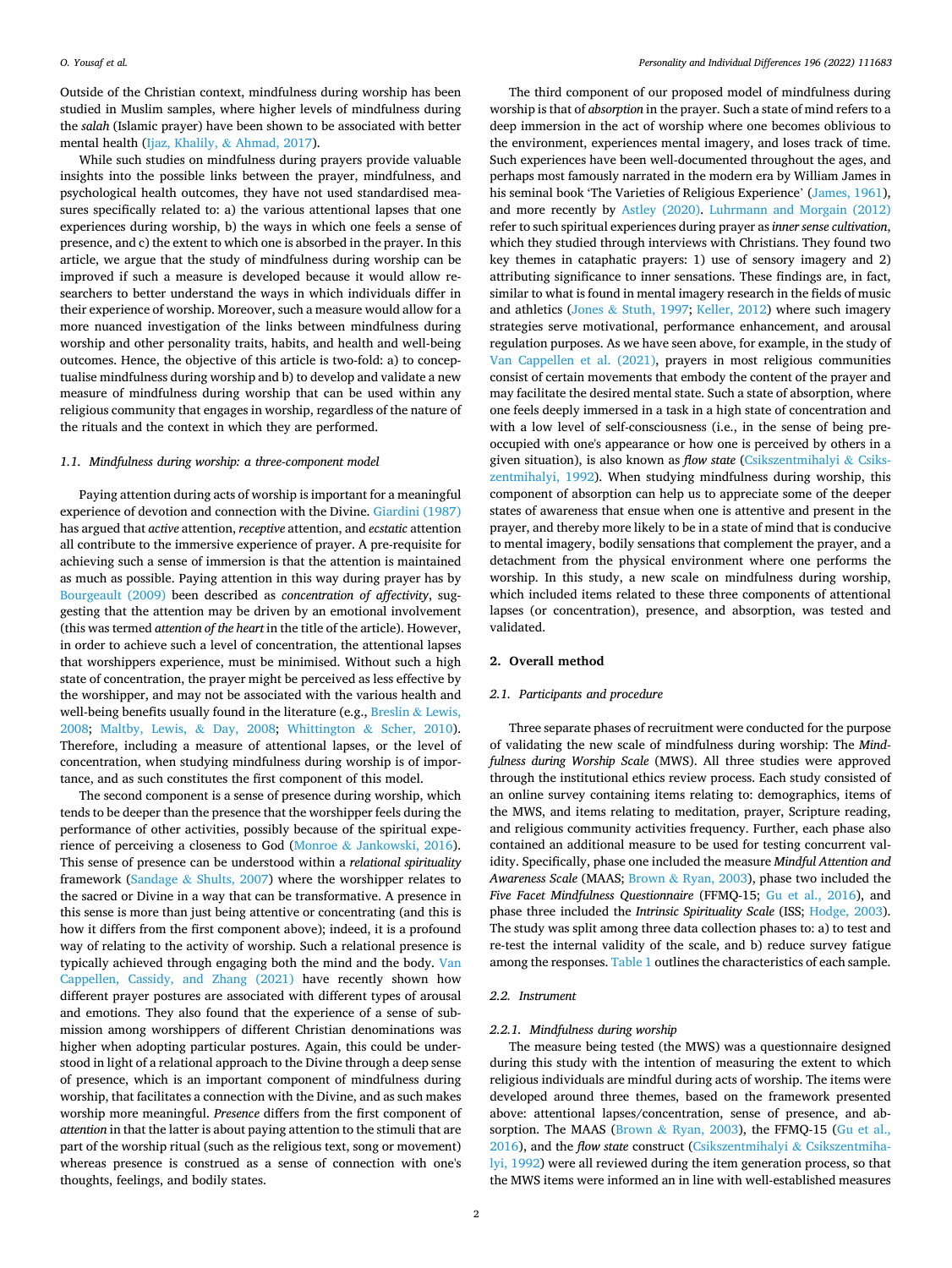#### <span id="page-2-0"></span>**Table 1**

#### Characteristics of each sample included in the study.

| Descriptor           | Variable         | Sample<br>1 | Sample<br>2 | Sample<br>3 |
|----------------------|------------------|-------------|-------------|-------------|
| Sample size          | N                | 225         | 155         | 141         |
| Sex                  | Male             | 55.1%       | 62.6%       | 60.3%       |
|                      | Female           | 44.9%       | 37.4%       | 39.7%       |
| Age                  | Mean             | 53.33       | 30.28       | 53.33       |
|                      | <b>SD</b>        | 16.33       | 12.17       | 16.33       |
| Introduction to      | From birth       | 66.7%       | 75.5%       | 64.5%       |
| religion             | Converted        | 33.3%       | 24.5%       | 35.5%       |
| Belief in God        | Very strongly    | 81.3%       | 72.9%       | 78.0%       |
|                      | Strongly         | 13.3%       | 14.8%       | 14.2%       |
|                      | Moderately       | 2.7%        | 8.4%        | 7.1%        |
|                      | Somewhat or less | 2.7%        | 3.9%        | 0.7%        |
|                      | Very important   | 83.1%       | 69.0%       | 79.4%       |
|                      | Moderately       | 10.7%       | 12.3%       | 13.5%       |
| Importance of prayer | important        |             |             |             |
|                      | Somewhat         | 4.9%        |             | 7.1%        |
|                      | important        |             |             |             |
|                      | Unimportant      | 1.3%        | 4.5%        | 0.0%        |
|                      | More than weekly | 16.8%       | 19.3%       | 10.7%       |
| Meditation frequency | Weekly           | 6.7%        | 8.4%        | 3.5%        |
|                      | Less than weekly | 6.7%        | 9.7%        | 9.9%        |
|                      | Never            | 69.8%       | 62.6%       | 75.9%       |

of mindful awareness and task absorption. Two psychology of religion professors, as well as two clergymen collectively generated a shortlist of 20 items which were developed with each of the three components of attention/lapses in concentration, presence, and absorption in mind. The four individuals were asked to brainstorm relevant items using their experience of studying and practicing prayer/worship, as well as consulting relevant literature and measures. Each item was scored on a five-point Likert scale (1 = *disagree very much*, 2 = *disagree*, 3 = *not sure*, 4 = *agree*, and 5 = *strongly agree*), with higher scores indicating a stronger tendency to engage in worship mindfully. A five-point Likert scale was chosen as a method of scoring, because it is a minimum recommendation in new scales for creating the necessary variance across items and scales; and determining adequate coefficient alphas ([Hinkin, Tracey,](#page-8-0) & Enz, 1997).

#### *2.3. Construct validity measures*

# *2.3.1. Facets of mindfulness*

Mindfulness was measured using the 15-item version of the FFMQ ([Gu et al., 2016\)](#page-8-0), which is a shortened version of the 39-item FFMQ ([Baer, Smith, Hopkins, Krietemeyer,](#page-8-0) & Toney, 2006). The FFMQ-15 is split into five subscales of mindfulness: observing the present moment (FFMQ-OBS), describing thoughts and feelings (FFMQ-DES), acting with awareness (FFMQ-AA), non-judging of thoughts and feelings (FFMQ-NJ), and non-reactivity to inner experience (FFMQ-NR). For the purpose of validating the MWS subscales, only the three subscales that related to mindful awareness were of interest and used in the current study (FFMQ-OBS; FFMQ-AA; FFMQ-DES). Each statement (e.g., "*I pay attention to sensations, such as the wind in my hair or sun on my face*") is scored on a scale of 1 ("*never or rarely true*") to 5 ("*very often or always true*"), with higher scores representing higher levels of mindful practices. The FFMQ-15 has shown a comparable model fit to its predecessor, and good reliability ( $\alpha = 0.75$  to 0.87; [Baer et al., 2006](#page-8-0); [Gu et al., 2016\)](#page-8-0).

#### *2.3.2. Mindful attention and awareness*

To measure mindfulness from a different perspective, the MAAS (Brown & [Ryan, 2003\)](#page-8-0) was used. The MASS is a 15-item scale designed to measure the lack of mindfulness states in everyday life across: cognitive, emotional, physical, interpersonal, and general domains. Each statement (e.g., "*I do jobs or tasks automatically without being aware of what I am doing*") is scored on a 6-point scale, ranging from 1 ("*almost always*") to 6 ("*almost never*"), with higher scores indicating a higher

level of mindful awareness. The MAAS has been widely used in mindfulness research and has demonstrated a good internal consistency ( $\alpha$  = 0.85; Brown & [Ryan, 2003](#page-8-0)).

#### *2.3.3. Intrinsic spirituality*

To measure the degree which participants intrinsically valued religious spirituality, the ISS [\(Hodge, 2003](#page-8-0)) was used. The ISS is a six-item scale containing items that are formatted using the phrase completion methodology. As such, participants are presented with a phrase (e.g., "*in terms of the questions I have about life, my spirituality answers*…") and an option of responses along an 11-point scale to complete this phrase (e.g., 0 = "*no questions*"; 10 = "*absolutely all my questions*"). The ISS has shown excellent internal consistency in its original validation ( $\alpha$  = 0.96), and in subsequent studies with samples of Alzheimer's caregivers ( $\alpha = 0.92$ ; [Gough, Wilks,](#page-8-0) & Prattini, 2010) and Muslims (*α* = 0.89 to 0.95; [Hodge,](#page-8-0)  Zidan, & [Husain, 2015](#page-8-0)).

# *2.3.4. Demographical and general information*

Participants' demographic information was also recorded to identify the characteristics of the sample, including: gender, age, religion, country of residence, and initiation to religion (i.e., being born into it; having converted into religion). Furthermore, questions were designed to question participants on: a) how often they currently engaged in: meditation practices, prayer/worship, reading or listening to scripture, and communal religious activities (e.g., church attendance); b) how strongly they believed in God (on a four-point scale; 1 = *Somewhat or less*, 4 = *Very strongly*); and c) how important payer/worship was to them (on a four-point scale; 1 = *Unimportant*, 4 = *Very important*).

#### **3. Stage 1**

The research aim of the first stage was to develop and test the internal validity of the MWS. Specifically, two aims were constructed: first, it was aimed to test the factorial structure through *principal components analysis* (PCA); and second, we aimed to test the internal consistency of the final factors using reliability analyses.

# **4. Method**

#### *4.1. Procedure*

The data from sample one were transferred into SPSS (version 27). PCA, being a comprehensive method of reduction (Costello & Osborne, [2005\)](#page-8-0), was conducted on the initial 20-item MWS scale. We aimed for a minimum sample of 200 for PCA, based on [Pearson and Mundform's](#page-8-0)  [\(2010\)](#page-8-0) suggestions, which would also correspond to a 10:1 ratio of participants to items. The Kaiser-Meyer-Olkin measure and inter-item correlations were examined for suitability of the data. Factor retentions and loadings were based on suggestions by [Howard's \(2016\)](#page-8-0)  review on factor analytical procedures, which entailed eigenvalues *>*1 and scree plot variance for factor retentions, minimum factor loadings of 0.40, maximum alternative factor loadings of 0.30 and a 0.20 difference between primary and alternative loadings. Item retention was also based on items with communalities higher than 0.40 (Costello & [Osborne,](#page-8-0)  [2005\)](#page-8-0).

#### **5. Results**

#### *5.1. Research Aim 1: factor structure and reliability of the MWS*

An initial inspection of the data showed that the means of the MWS items ranged from 2.87 to 3.96 (SD =  $0.66$  to 1.09) and indicated that no significant skew (*<* 2.00) or kurtosis (*<* 7.00) was present in the data ([Byrne, 2010](#page-8-0); [Hair, Black, Babin,](#page-8-0) & Anderson, 2010). An initial PCA was run on the 20-item MWS and determined that the measure of sampling accuracy was good (Kaiser-Meyer-Olkin (KMO) = 0.840, *p <* .001).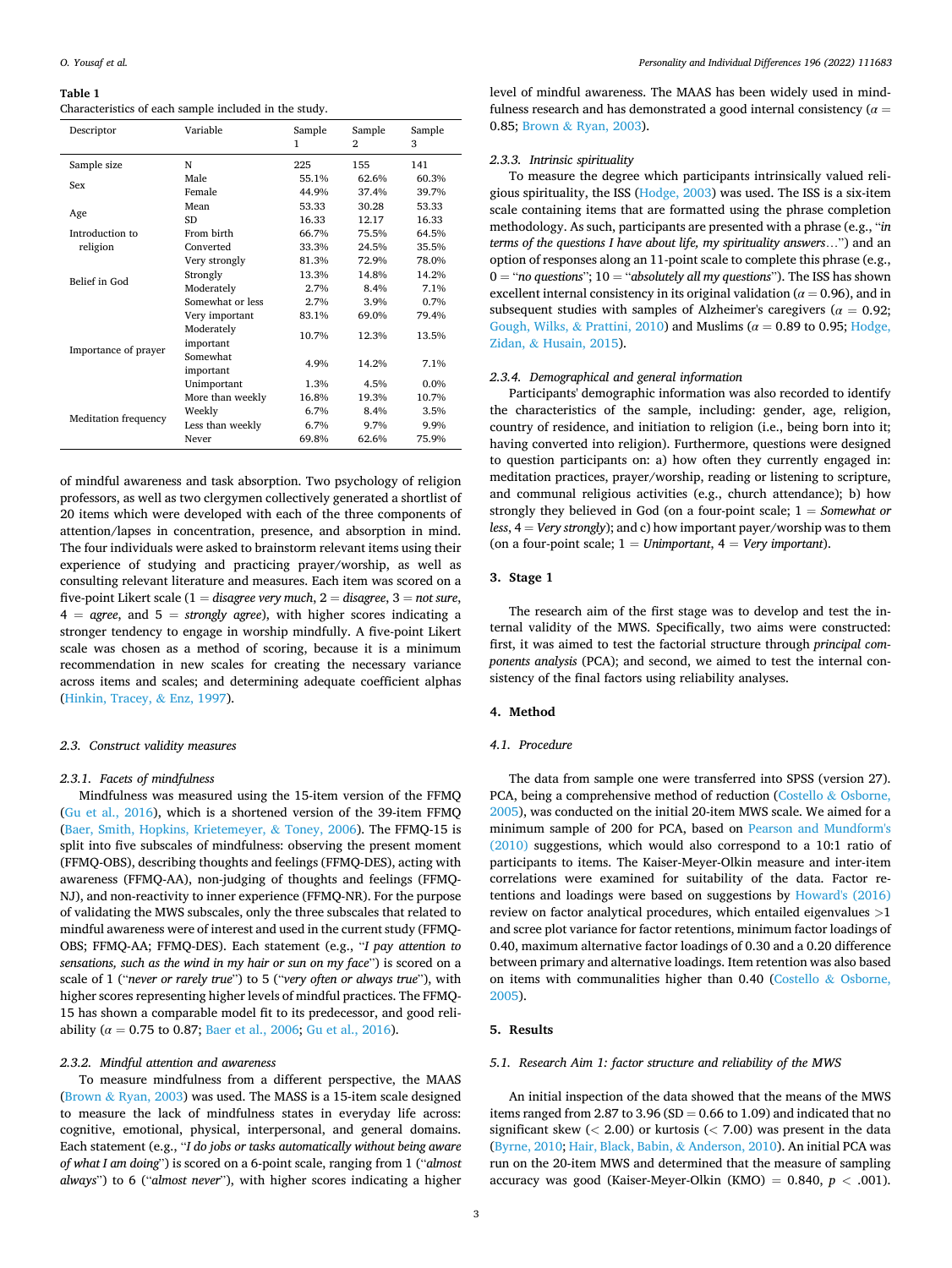While Eigenvalues suggested five factors were plausible, an inspection of the scree plot indicated a three-factor solution explained the largest portion of the variance. Due to some items loading on multiple factors, the theoretical relatedness between items, and multiple inter-factor correlations being present, a Promax rotation was then used in a subsequent PCA, forcing a three-factor extraction. Adhering to the data cutoff intervals described, five items were removed (2, 4, 6, 13, 20) due to a combination of low communality scores, and mixed or low factor loadings.

The final factor structure revealed 15 items equally spread across three factors: a) *concentration during worship* (MWS-CW; factor 1), which involved reverse-scored items related to experiencing thoughts unrelated to worship during the practice of worship; b) *absorption into worship* (MWS-AW; factor 2), which included items describing the tendency to experience increased mindfulness of the present experience during worship; and c) *presence during worship* (MWS-PW; factor 3), which contained items relating to being aware, controlling cognition and being present during worship. The sampling adequacy (KMO  $=$ 0.822,  $p < .001$ ), Scree plot, Eigenvalues ( $> 1.38$ ) and explained variance ≥9.18%) of each factor indicated that the data supported this structure. One item (item 15) scored relatively low on its communality score (0.390), however, as suggested by [Field \(2013\)](#page-8-0), communalities above 0.300 are acceptable considering the inter-item correlations are also above 0.30, which was the case.

Reliability analyses indicated that all three subscales had adequate internal consistencies: MWS-CW =  $0.78$ ; MWS-AW =  $0.75$ ; MWS-PW = 0.71, as well as the total scale ( $\alpha = 0.81$ ). the component correlation matrix showed that the subscales had small to moderate positively correlations ( $r = 0.17$  to 0.36). Composite reliability scores and the average variance extracted values were also calculated and showed that MWS-CW ( $\lambda = 0.84$ ), MWS-AW ( $\lambda = 0.82$ ), and MWS-PW ( $\lambda = 0.79$ ) were all acceptable, as outlined by [Hair, Howard, and Nitzl \(2020\)](#page-8-0). The communalities, factor loadings, explained variance and reliability coefficients are displayed in Table 2.

#### **6. Stage 2**

The aim of the second stage was to confirm the MWS's psychometric properties in two subsequent samples of Christians (samples two and three). Specifically, we aimed to test the factorial structure of the MWS using confirmatory factor analysis, and to retest the internal consistency

#### **Table 2**

Communalities, factor loadings, Eigenvalues, explained variance and reliability coefficients of the final MWS items.

| Item         | Communalities | Factor 1<br>(MWS-CW) | Factor 2<br>(MWS-AW) | Factor 4<br>(MWS-PW) |
|--------------|---------------|----------------------|----------------------|----------------------|
| 11           | 0.626         | 0.799                |                      |                      |
| 3            | 0.560         | 0.758                |                      |                      |
| $\mathbf{1}$ | 0.551         | 0.738                |                      |                      |
| 10           | 0.563         | 0.674                |                      |                      |
| 15           | 0.390         | 0.626                |                      |                      |
| 17           | 0.664         |                      | 0.855                |                      |
| 16           | 0.578         |                      | 0.761                |                      |
| 18           | 0.443         |                      | 0.647                |                      |
| 9            | 0.521         |                      | 0.608                |                      |
| 19           | 0.409         |                      | 0.559                |                      |
| 8            | 0.544         |                      |                      | 0.798                |
| 5            | 0.512         |                      |                      | 0.633                |
| 14           | 0.529         |                      |                      | 0.622                |
| 7            | 0.413         |                      |                      | 0.612                |
| 12           | 0.477         |                      |                      | 0.611                |
| $\alpha$     |               | 0.782                | 0.745                | 0.705                |
| Eigenvalues  |               | 4.22                 | 2.18                 | 1.38                 |
| % Variance   |               | 28.14                | 14.53                | 9.18                 |

Note: Factor loadings *<*0. 30 not shown. MWS-CW = concentration during worship; MWS-AW = awareness during worship; MWS-PW = presence during worship.

of the MWS subscales using reliability analyses.

#### *6.1. Procedure*

The combined sample used in stage two consisted of 296 Christians from the United Kingdom. Of the total sample, 61.7% were males, and the mean age was  $42.34$  ( $SD = 20.23$ ). 70.3% were born into religion (opposed to being converted). The response data were imported into SPSS AMOS (version 27) where a CFA model was drawn representing the factor structure found in the PCA. Statistical fit values were based previously established guidelines ([Byrne, 2010](#page-8-0); Hu & [Bentler, 1999](#page-8-0)), including: a) RMSEA, values *<*0.06 = good fit, *<* 0.08 = acceptable fit, and *>* 0.08 to 0.10 = marginal fit; b) *good fit index* (GFI), *comparative fit index* (CFI) and *Tucker-Lewis index* (TLI), values  $\geq$  0.95 = good fit, and  $\geq$ 0.90 = acceptable fit; and c) *standardised root mean square residual*  (SRMR), values (SRMR *<*0.08). Finally, SPSS (version 27) was used to test internal consistency using reliability analyses.

# **7. Results**

The results showed that initially, the 15-item three-factor model was significantly different from the data ( $X^2 = 265.45$ ,  $Df = 87$ ,  $p < .001$ ). However, given the total sample was relatively large, chi square was expected to be significant (Schumacker & [Lomax, 2004\)](#page-8-0), and therefore, the alternative fit indices were examined. Based on these indices, the raw model demonstrated to be a questionable fit to the data (GFI = 0.889, TLI, = 0.853, CFI = 0.878, RMSEA = 0.083, SRMR = 0.062). However, to adjust for the covariance within the subscales, modification indices were examined, and with respect to the theoretical similarities between the indicated items, several covariance restraints were placed on variable errors within the concurring latent constructs. Specifically, error correlations with modification values over 3.84 were considered, as this value corresponds with a significant change in the model fit at the 0.05 level. These included covariance between items (of the revised MWS): 1 and 4, 4 and 7, 7 and 13, 2 and 14, 5 and 14, 6 and 12, and 6 and 15. The analyses was then re-run and the revised model ([Fig. 1](#page-4-0)) with covariances showed that the model was a good fit to the data  $(X^2 =$ 161.92, *Df* = 80, *p <* .001, GFI = 0.932, TLI, = 0.945, CFI = 0.944, RMSEA =  $0.059$ , SRMR = 0.053). Factor loadings of the final model were also acceptable, ranging from 0.53 to 0.76 for MWS-CW, 0.45 to 0.79 MWS-PW, and 0.61 to 0.77 for MWS-AW. [Fig. 1](#page-4-0) illustrates the model structure, standardised estimates and correlated errors of the CFA.

Finally, reliability tests were performed on the final factor solution, which showed an adequate internal consistency for: MWS-CW ( $\alpha$  = 0.82), MWS-AW ( $\alpha$  = 0.78), and the total MWS scale ( $\alpha$  = 0.87), but only average for MWS-PW ( $\alpha = 0.69$ ). However, as this subscale deals with multiple processes (i.e., cognitive control, cognitive awareness; cognitive presence) under one theoretical aggregate construct, this statistic was considered sound as a preliminary test of internal consistency. The final questionnaire is displayed in [Table 3](#page-4-0).

#### **8. Stage 3**

The third stage aimed to investigate concurrent validity of the MWS with existing measures relating to mindfulness (i.e., the FFMQ and the MAAS). Secondly, it was investigated how much of the variance in intrinsic spirituality (ISS) could be accounted for by the MWS. Thirdly, we explored how meditation frequency, frequency of religious practices, attitudes towards the importance of prayer, and the strength of belief in God were associated with higher scores in the MWS. Finally, we aimed to examine the differences in the MWS subscales across demographic factors (gender, age group, religious introduction [i.e., born into the faith or converted]).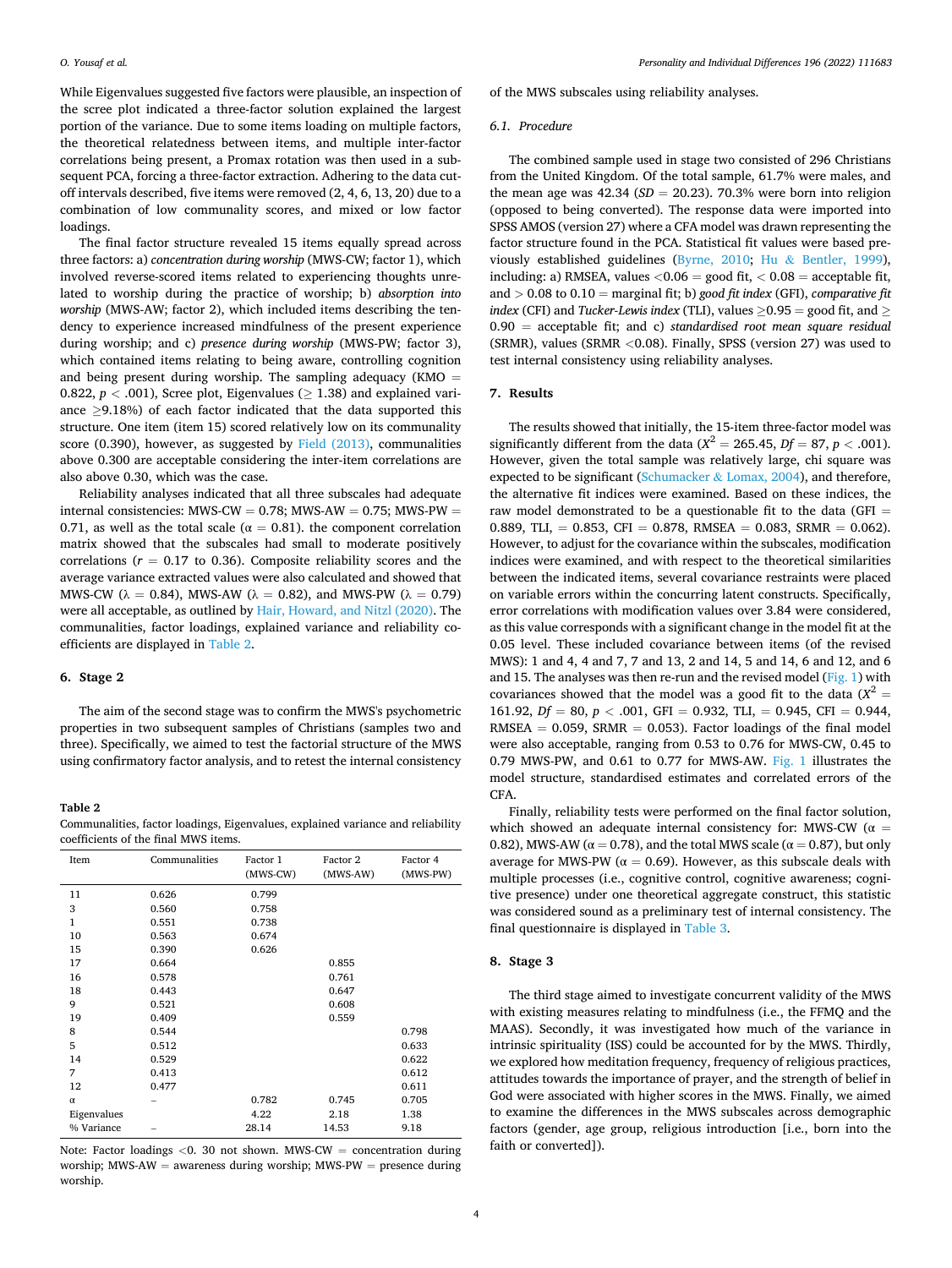<span id="page-4-0"></span>

**Fig. 1.** The factor structure and factor loadings of the CFA performed on the MWS.

# **9. Method**

#### *9.1. Procedure*

All three samples were used for the third stage. The sample used for analysis consisted of a combination of all three data sets, depending on which variables were being analysed. The data were then computed into their corresponding variables for correlational analyses. Explore function was used to assess normality and showed that all variables were adequate for analysis. First, bivariate correlations were run to test concurrent validity of the MWS. Interpretations were made based on suggestions by [Cohen \(1988\),](#page-8-0) and [Cohen, Cohen, West, and Aiken](#page-8-0)  [\(2003\):](#page-8-0) Pearson's *r as*  $0.10 = \text{small}, 0.30 = \text{medium}, \text{and } 0.50 = \text{large}.$ Multiple regressions were also used to investigate: a) the contributions that the MWS subscales had towards ISS, and b) the level to which meditation frequency, the frequency of religious practices (worship, Scripture reading, participating in communal religious activities), the strength of belief in God, and attitude strength towards prayer/worship predicted the MWS subscales. Effect size margins were interpreted as: Cohens  $f^2$  (0.10 = small, 0.25 = medium, 0.40 = large); and partial *r* 

# **Table 3**

The Mindfulness during Worship Scale. Participant instructions: For each sentence below, please rate how much you agree or disagree. While 'worship' can be understood differently by people, the meaning of 'worship' in this questionnaire relates to acts of ritual prayers or worship services where one either recites verses, praises God, or addresses God directly.

| Metacognitive processes                                                                                                    | Strongly<br>disagree | Disagree       | Not<br>sure | Agree          | Strongly<br>agree |
|----------------------------------------------------------------------------------------------------------------------------|----------------------|----------------|-------------|----------------|-------------------|
| 1. When I am engaged in<br>worship, my mind<br>wanders frequently to<br>other topics (R)                                   | 1                    | $\overline{2}$ | 3           | $\overline{4}$ | 5                 |
| 2. I am usually very aware<br>of how worship affects<br>me mentally when it is<br>taking place                             | 1                    | 2              | 3           | 4              | 5                 |
| 3. During worship, I feel<br>more present than I am<br>the rest of the time                                                | 1                    | 2              | 3           | 4              | 5                 |
| 4. During most acts of<br>worship, I am thinking<br>about other, non-<br>religious things at least<br>some of the time (R) | 1                    | 2              | 3           | 4              | 5                 |
| 5. I am usually attentive to<br>what physical sensations<br>arise in me during<br>worship                                  | 1                    | 2              | 3           | 4              | 5                 |
| 6. Compared to when I am<br>doing other things, my<br>awareness of the present<br>moment is higher when I<br>am in worship | 1                    | 2              | 3           | 4              | 5                 |
| 7. Often, during worship I<br>am thinking about what I<br>will be doing afterwards<br>(R)                                  | 1                    | 2              | 3           | 4              | 5                 |
| 8. The emotional effects of<br>worship when it is taking<br>place are usually not<br>clear to me $(R)$                     | 1                    | 2              | 3           | 4              | 5                 |
| 9. I often find myself in a<br>heightened state of<br>mindfulness during<br>worship                                        | 1                    | 2              | 3           | 4              | 5                 |
| 10. At times, during<br>worship, I engage my<br>thoughts in matters<br>unrelated to the<br>worship (R)                     | 1                    | 2              | 3           | 4              | 5                 |
| 11. If my attention goes to<br>other things during<br>worship, I am usually<br>quick to bring it back                      | $\mathbf{1}$         | 2              | 3           | 4              | 5                 |
| 12. When I am worshipping,<br>the environment fades<br>into the background                                                 | $\mathbf{1}$         | 2              | 3           | 4              | 5                 |
| 13. Frequently during<br>worship, I catch myself<br>solving other problems<br>in my mind (R)                               | 1                    | 2              | 3           | 4              | 5                 |
| 14. I feel that I am very<br>present during most acts<br>of worship                                                        | 1                    | 2              | 3           | 4              | 5                 |
| 15. As I get more into the<br>worship, my mind<br>becomes increasingly<br>more aware of the<br>divine                      | 1                    | 2              | 3           | 4              | 5                 |

Scoring: Take the average of all 15 items for the total score, or the average of each of the subscales for individual use. All items in the CW subscale are reversed. And item 8 from PW is also reversed.

Concentration during Worship; **MWS-CW** – 1R, 4R, 7R, 10R & 13R.

Presence during Worship; **MWS-PW** – 2, 5, 8R, 11 & 14.

Absorption during Worship; **MWS-AW** – 3, 6, 9, 12 & 15.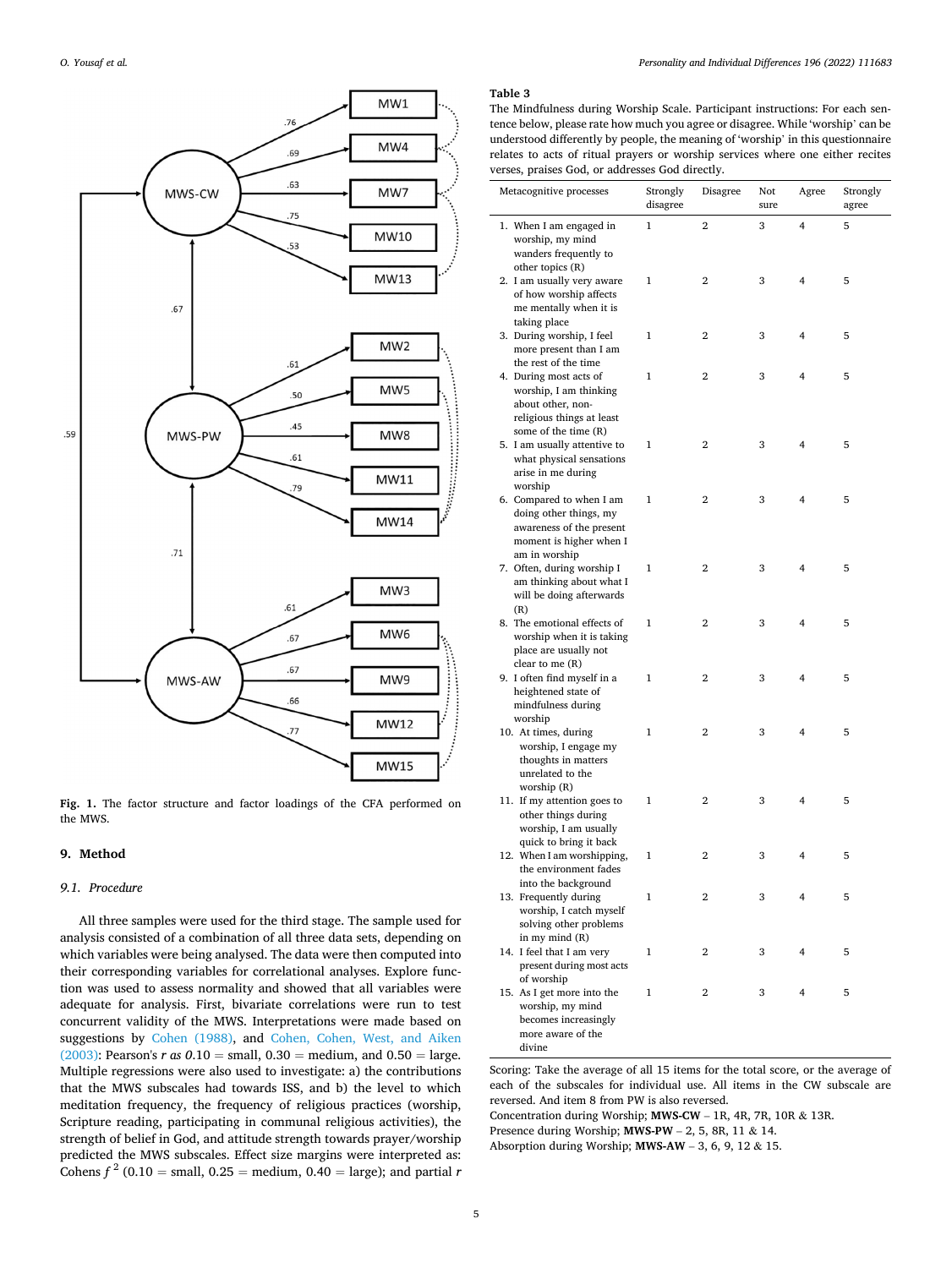squared (small  $= 0.02$ , medium  $= 0.13$ , large  $= 0.26$ ), as suggested by [Cohen \(1988\)](#page-8-0), and [Cohen et al. \(2003\)](#page-8-0). Finally, ANOVAs were used to assess differences in the MWS subscales among demographic and situational variables (i.e., gender, age group and initiation into religion).

# *9.2. Research aim 1: concurrent validity of the MWS*

Bivariate correlations were run on the MWS's subscales with: FFMQ-AA, FFMQ-OBS, FFMQ-DES, MAAS, and ISS. Firstly, medium to large positive correlations were present between the MWS subscales (*r* = 0.38 to 0.53). Evidence of concurrent validity of all MWS subscales was evident, in that: a) MWS-CW, which had reverse scored items relating to the engagement of unrelated thoughts, was positively related to FFMQ-AA (*r* = 0.32), FFMQ-DES (*r* = 0.18), MAAS (*r* = 0.42), and ISS (*r* = 0.25); b) MWS-PW, which contained items relating to the an awareness and presence during worship, was positively related to FFMQ-AA (*r* = 0.25), FFMQ-OBS (*r* = 0.24), FFMQ-DES (*r* = 0.28), MAAS (*r* = 0.28), and ISS  $(r = 0.58)$ ; and c) MWS-AW, which contained items relating to the absorption during worship and an increased level of awareness, was positively related to FFMQ-DES ( $r = 0.18$ ) and ISS ( $r = 0.52$ ). The total MWS also demonstrated positive relationships with FFMQ-AA (*r* = 0.26), FFMQ-DES ( $r = 0.25$ ), MAAS ( $r = 0.31$ ), and ISS ( $r = 0.55$ ). Although some of the correlations were small, it is likely this is because mindfulness can be task dependent, and as demonstrated in a study adapting the FFMQ to sexual activity [\(Adam, Heeren, Day,](#page-8-0) & de Sutter, [2015\)](#page-8-0), being mindful in a specific task does not necessarily strongly translate to being mindful in general everyday life. Notably, preliminary evidence for divergent validity was also present within the correlations, in that MWS-AW was not strongly related to any of the mindfulness measures (as these items were more concerned with the absorption in the moment, as opposed to directing and observing of thoughts), and MWS-CW was had little to no significant relationships with FFMQ-OBS and FFMQ-DES (given these items were more concerned with directing attention than observing thoughts). Relationships ranged from small to large in size. Descriptive statistics, correlations and reliability coefficients can be found in Table 4.

# *9.3. Research aim 2: contributions of the MWS towards intrinsic spirituality*

The intrinsic spirituality scale (ISS; [Hodge, 2003\)](#page-8-0) is a measure of the extent to which spirituality acts as a key motivational force. The scale has been validated in different religious (as well as non-religious but spiritual) populations, including Christians in the original article and subsequently in Muslims ([Hodge et al., 2015](#page-8-0)), and has shown positive associations with *intrinsic religiosit*y (Allport & [Ross, 1967\)](#page-8-0) which measures the degree to which religious beliefs and behaviours are driven by an intrinsic motivation (i.e., as an end rather than as a means). Given that higher scores on the MWS are expected to be indicative of a deep intrinsic motivation cultivated through a deep involvement with the prayer and thereby with God, we expected positively associations between the ISS and the MWS. Therefore, a regression was run with the MWS variables as independent variables and ISS as the dependent

variable to determine the variance predicted in the importance of spirituality as a key motivation in the religious samples tested. Assumptions of linearity, and collinearity were deemed acceptable after inspection of the VIF, Durban-Watson, and tolerance values, and residual plots. The results showed that the main effect was large in size (Cohen's  $f^2 = 0.61$ ), significant (*F* (3, 154) = 30.67,  $p < .001$ ), and explained 37.9% of the total variance. Coefficients indicated that MWS-CW ( $β = 0.44$ ,  $t = 5.18$ ,  $p < .001, r^2 = 0.15$ ) and MWS-PW (β = 0.28, *t* = 3.28, *p* < .001,  $r^2 =$ 0.07); were significant predictors, with large individual effects. The results of the regression are displayed in Table 4.

# *9.4. Research aim 3: behavioral practices and beliefs/attitudes associated with mindfulness during worship*

To examine whether meditation frequency and the quantity of religious practices were associated with increased mindfulness during worship, bivariate correlations were run on the data. Again, assumptions of linearity, and collinearity were deemed acceptable after inspection of the VIF, Durban-Watson, and tolerance values, and residual plots. For the regression predicting MWS-CW, the results showed that the main effect was small in size (Cohen's  $f^2 = 0.20$ ), significant (*F* (4, 520) = 17.35,  $p < .001$ ), and explained 16.8% of the total variance. Coefficients indicated that belief in God ( $β = 0.21, t = 3.35, p < .001, r<sup>2</sup> = 0.02$ ) and reading Scripture (β = 0.22, *t* = 4.44, *p* < .001,  $r^2$  = 0.04); were unique significant predictors, with small individual effects. Secondly, for the regression predicting MWS-PW, the results showed that the main effect was medium in size (Cohen's  $f^2 = 0.30$ ), significant (*F* (4, 520) = 25.76,  $p < .001$ ), and explained 23.1% of the total variance. Coefficients indicated that belief in God ( $β = 0.21$ ,  $t = 4.88$ ,  $p < .001$ ,  $r^2 = 0.04$ ) and worship frequency (β = 0.12,  $t = 3.11$ ,  $p = .002$ ,  $r^2 = 0.01$ ) were unique significant predictors, with small individual effects. Finally, for the regression predicting MWS-AW, the results showed that the main effect was also small in size (Cohen's  $f^2 = 0.12$ ), significant (*F* (3, 520) = 10.01, *p <* .001), and explained 10.5% of the total variance. Coefficients indicated that belief in God ( $β = 0.21$ ,  $t = 3.65$ ,  $p < .001$ ,  $r^2 = 0.03$ ) and meditation frequency ( $β = 0.07$ ,  $t = 3.28$ ,  $p = .001$ ,  $r^2 = 0.01$ ) were unique significant predictors, although effects were again small in size. The results of the regression are also displayed [Table 5.](#page-6-0)

# *9.5. Research aim 4: differences in MWS scores between sex, age, and religious introduction*

A final research aim was to assess the differences in the MWS subscales across demographic (gender and age) and situational (born or converted into religion) variables. Three ANOVAs were run to test these differences. In regard to gender differences, the results showed that only MWS-AW was shown to be significantly different across gender (*F* (1,  $519$ ) = 9.31,  $p = .002$ ,  $\eta^2 = 0.02$ ), with males scoring slightly higher on reported levels of absorption into the activity of worship. In regard to age group comparisons, only MWS-CW was shown to be significantly different across age groups (*F* (3, 520) = 9.31,  $p = .002$ ,  $\eta^2 = 0.02$ ). However, Bonferroni post-hoc comparisons revealed that there were only significant differences between the youngest age group (18–30

| ٧ |  |
|---|--|
|   |  |

Descriptive statistics and bivariate correlations of the variables.

|                  | Descriptive statistics and proariate correlations of the variables. |      |           |          |                          |                          |                 |                  |  |  |
|------------------|---------------------------------------------------------------------|------|-----------|----------|--------------------------|--------------------------|-----------------|------------------|--|--|
| Variable         | N                                                                   | М    | <b>SD</b> | $\alpha$ | MWS-CW                   | MWS-PW                   | MWS-AW          | <b>Total MWS</b> |  |  |
| MWS-CW           | 521                                                                 | 3.19 | 0.79      | 0.80     | $\overline{\phantom{a}}$ |                          |                 |                  |  |  |
| MWS-PW           | 521                                                                 | 3.83 | 0.55      | 0.70     | $0.45***$                | $\overline{\phantom{a}}$ |                 |                  |  |  |
| MWS-AW           | 521                                                                 | 3.51 | 0.67      | 0.77     | $0.38***$                | $0.53***$                | $\qquad \qquad$ |                  |  |  |
| <b>Total MWS</b> | 521                                                                 | 3.47 | 0.49      | 0.81     | $0.81***$                | $0.79***$                | $0.79***$       |                  |  |  |
| FFMO-AA          | 141                                                                 | 3.24 | 0.65      | 0.64     | $0.32***$                | $0.25**$                 | 0.03            | $0.26**$         |  |  |
| FFMO-OBS         | 141                                                                 | 3.30 | 0.80      | 0.61     | $-0.01$                  | $0.24**$                 | 0.06            | 0.13             |  |  |
| FFMO-DES         | 141                                                                 | 3.48 | 0.85      | 0.87     | $0.18*$                  | $0.28***$                | $0.18*$         | $0.25**$         |  |  |
| <b>MAAS</b>      | 224                                                                 | 4.12 | 0.71      | 0.87     | $0.42***$                | $0.28***$                | $-0.03$         | $0.31***$        |  |  |
| <b>ISS</b>       | 155                                                                 | 7.25 | 2.41      | 0.92     | $0.25***$                | $0.58***$                | $0.52***$       | $0.55***$        |  |  |
|                  |                                                                     |      |           |          |                          |                          |                 |                  |  |  |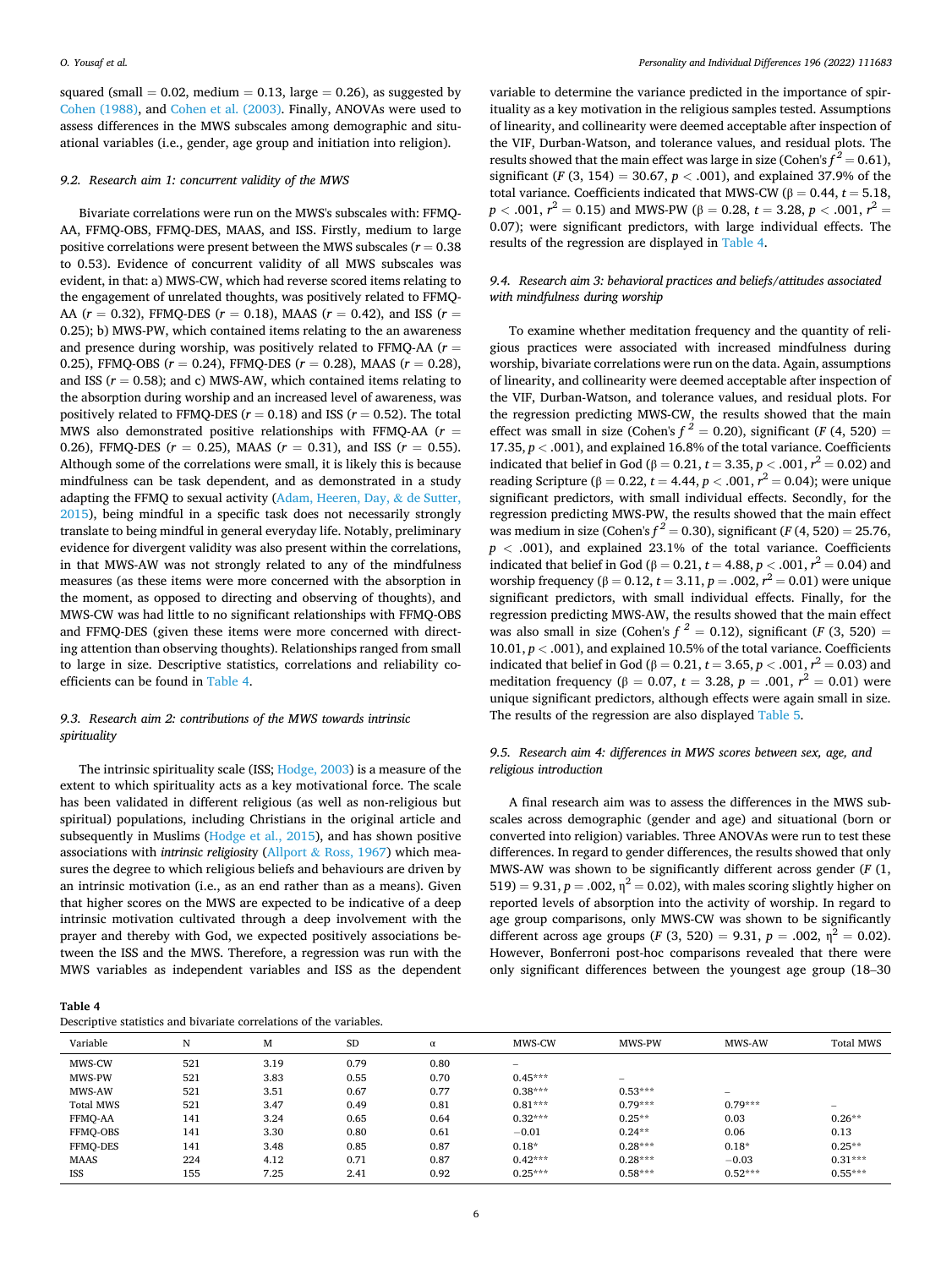<span id="page-6-0"></span>

| ., |  |
|----|--|
|----|--|

| Multiple regressions with the MWS subscales predicting the ISS and religious practices, beliefs, and attitudes. |  |  |  |
|-----------------------------------------------------------------------------------------------------------------|--|--|--|
|                                                                                                                 |  |  |  |

| Dependents         | Predictors                     | B       | $\cal SE$ | $\beta$ | t       | r       | $\boldsymbol{p}$ | $R^2$ | $\cal F$ |
|--------------------|--------------------------------|---------|-----------|---------|---------|---------|------------------|-------|----------|
|                    |                                |         |           |         |         |         | < 0.001          | 0.379 | 30.67    |
|                    | MWS-CW                         | $-0.27$ | 0.28      | $-0.07$ | $-0.95$ | $-0.07$ | 0.343            |       |          |
| ISS $(n = 155)$    | MWS-PW                         | 1.64    | 0.32      | 0.44    | 5.18    | 0.39    | < 0.001          |       |          |
|                    | MWS-AW                         | 0.90    | 0.27      | 0.28    | 3.28    | 0.26    | < 0.001          |       |          |
|                    |                                |         |           |         |         |         | < 0.001          | 0.168 | 17.35    |
|                    | Belief in God                  | 0.21    | 0.06      | 0.18    | 3.35    | 0.15    | < 0.001          |       |          |
|                    | Importance of prayer/worship   | 0.05    | 0.07      | 0.04    | 0.68    | 0.03    | 0.498            |       |          |
| MWS-CW $(n = 521)$ | Meditation                     | 0.03    | 0.02      | 0.05    | 1.29    | 0.06    | 0.197            |       |          |
|                    | Worship frequency              | 0.03    | 0.06      | 0.04    | 0.56    | 0.02    | 0.578            |       |          |
|                    | Scripture reading              | 0.22    | 0.05      | 0.25    | 4.44    | 0.19    | < 0.001          |       |          |
|                    | Religious community activities | $-0.03$ | 0.04      | $-0.03$ | $-0.67$ | $-0.03$ | 0.504            |       |          |
|                    |                                |         |           |         |         |         | < 0.001          | 0.231 | 25.76    |
|                    | Belief in God                  | 0.21    | 0.04      | 0.26    | 4.88    | 0.21    | 0.000            |       |          |
|                    | Importance of prayer/worship   | 0.07    | 0.05      | 0.09    | 1.47    | 0.07    | 0.141            |       |          |
| MWS-PW $(n = 521)$ | Meditation                     | 0.03    | 0.02      | 0.06    | 1.64    | 0.03    | 0.102            |       |          |
|                    | Worship frequency              | 0.12    | 0.04      | 0.19    | 3.11    | 0.12    | 0.002            |       |          |
|                    | Scripture reading              | 0.02    | 0.03      | 0.04    | 0.73    | 0.02    | 0.463            |       |          |
|                    | Religious community activities | $-0.02$ | 0.03      | $-0.03$ | $-0.58$ | $-0.02$ | 0.560            |       |          |
|                    |                                |         |           |         |         |         | < 0.001          | 0.105 | 10.01    |
|                    | Belief in God                  | 0.20    | 0.06      | 0.21    | 3.65    | 0.16    | < 0.001          |       |          |
|                    | Importance of prayer/worship   | $-0.01$ | 0.06      | $-0.01$ | $-0.19$ | $-0.01$ | 0.853            |       |          |
| MWS-AW $(n = 521)$ | Meditation                     | 0.07    | 0.02      | 0.14    | 3.28    | 0.14    | 0.001            |       |          |
|                    | Worship frequency              | 0.09    | 0.05      | 0.12    | 1.78    | 0.08    | 0.076            |       |          |
|                    | Scripture reading              | 0.04    | 0.04      | 0.06    | 0.96    | 0.04    | 0.339            |       |          |
|                    | Religious community activities | $-0.05$ | 0.03      | $-0.07$ | $-1.35$ | $-0.06$ | 0.178            |       |          |

years old) and the two oldest age groups (46–60 years old,  $\Delta M = -0.26$ , *p* = .035; more than 60 years old, ΔM = −0.26, *p* = .024), with younger participants experiencing more distraction during worship. Finally, in regard to religious introduction type, the results demonstrated significant differences were only present in MWS-CW  $(F(1, 519) = 10.07, p =$ .002,  $\eta^2$  = 0.02), with participants who were converted into Christianity having fewer distracted thoughts during worship. The means and statistics from the ANOVAs are illustrated in Table 6.

# **10. Discussion**

**Table 6** 

The aim of this research was to develop and validate the new *Mindfulness during Worship Scale* (MWS) as the first instrument to specifically capture the extent to which worshippers are mindful during the act of worship/prayer. The results across three studies have shown the 15-item MWS to be a three-dimensional measure, consisting of *concentration, presence, and absorption*. The scale has shown good internal reliability, ranging from 0.81 (study 1) to 0.87 (studies 2 and 3), and fits well with our three-factor model of mindfulness during worship which

| tuvic v                                                                          |  |
|----------------------------------------------------------------------------------|--|
| Differences in the MWS subscales across gender, age, and religious introduction. |  |

| Variable     | Group            | MWS-CW |      | MWS-PW                  |      | MWS-AW                                        |           |
|--------------|------------------|--------|------|-------------------------|------|-----------------------------------------------|-----------|
|              |                  | М      | SD   | М                       | SD   | м                                             | <b>SD</b> |
| Sex          | Male             | 3.22   | 0.78 | 3.85                    | 0.50 | 3.58                                          | 0.65      |
|              | Female           | 3.17   | 0.80 | 3.80                    | 0.62 | 3.40                                          | 0.68      |
|              | F                | 0.60   |      | $1.16$ <sup>BF</sup>    |      | 9.31                                          |           |
|              | $\boldsymbol{p}$ | 0.439  |      | $.301^{BF}$             |      | 0.002                                         |           |
|              | $\eta^2$         | 0.00   |      | 0.00 <sup>BF</sup>      |      | 0.02                                          |           |
| Age          | 18-30            | 3.03   | 0.82 | 3.77                    | 0.66 | 3.59                                          | 0.78      |
|              | $31 - 45$        | 3.17   | 0.80 | 3.79                    | 0.55 | 3.52                                          | 0.64      |
|              | $46 - 60$        | 3.29   | 0.75 | 3.85                    | 0.52 | 3.47                                          | 0.65      |
|              | >60              | 3.29   | 0.77 | 3.89                    | 0.45 | 3.46                                          | 0.58      |
|              | F                | 3.63   |      | 1.39 <sup>BF</sup>      |      | $1.15$ <sup>BF</sup><br>$0.329$ <sup>BF</sup> |           |
|              | $\boldsymbol{p}$ | 0.013  |      | $0.245~^{BF}$           |      |                                               |           |
|              | $n^2$            | 0.02   |      | $0.01$ $^{\mathit{BF}}$ |      | $0.01$ $^{\mathrm{\scriptscriptstyle{BF}}}$   |           |
| Introduction | Born             | 3.13   | 0.79 | 3.81                    | 0.56 | 3.48                                          | 0.67      |
|              | Converted        | 3.36   | 0.77 | 3.89                    | 0.52 | 3.57                                          | 0.66      |
|              | F                | 10.07  |      | 2.38                    |      | 2.14                                          |           |
|              | $\boldsymbol{p}$ | 0.002  |      | 0.124                   |      | 0.144                                         |           |
|              | $n^2$            | 0.02   |      | 0.00                    |      | 0.00                                          |           |

differentiates between the three factors based on previous literature on the psychology of prayer. In terms of concurrent validity, the MWS has shown high positive correlations with the relevant subscales of the FFMQ-15 ([Gu et al., 2016\)](#page-8-0) and the unidimensional MAAS [\(Brown](#page-8-0)  $\&$ [Ryan, 2003](#page-8-0)), two of the most widely used measures of mindfulness. Moreover, the MWS has shown a high positive association with the intrinsic spirituality scale (ISS; [Hodge, 2003](#page-8-0)), which has further validated it as a measure predictive of a deep sense of connection with one's spirituality and the divine. That it, higher scores on the MWS which are indicative of a higher state of concentration, presence, and absorption in the prayer are expected to be associated with deeper and more meaningful spiritual experiences, as well with a higher motivation for experiencing such states.

While there was a significant association between the absorption facet of the MWS and frequency of meditation practice, no such association was found for the other two facets. Most likely, this seems to be because the number of participants who engaged in meditation (as separate from prayer and worship) was low and these frequencies were not normally distributed across the three samples. Alternatively, it might have been the case that those participants who meditated regularly were more practiced in entering meditative states, and the absorption in prayer might constitute such a state for them. Future studies should explore this link between meditation practice and the concentration and presence facets of the MWS further. Finding Christian participants (or samples from the other Abrahamic religions of Judaism and Islam) who independently of their religious prayers regularly engage in meditation practices which have shown to improve attention, concentration and awareness (e.g., [MacLean et al., 2010](#page-8-0) who used the Samatha form of Buddhist meditation practice) might prove difficult. Indeed, some of the participants of the present three studies expressed their reluctance to try out the more popular Buddhist types of meditations because they felt that their own religious tradition offered them something similar but devotional instead of secular (which is how Buddhist meditation is often viewed in the West). As we saw above in the introduction, [Knabb \(2012\)](#page-8-0) and others have argued that Christian traditions have good alternatives to the Buddhist meditation. However, so far, there is not enough research on the cognitive and emotional benefits of such religious forms of meditation and centering prayers, at least not compared to the amount of psychological research on Buddhist meditation.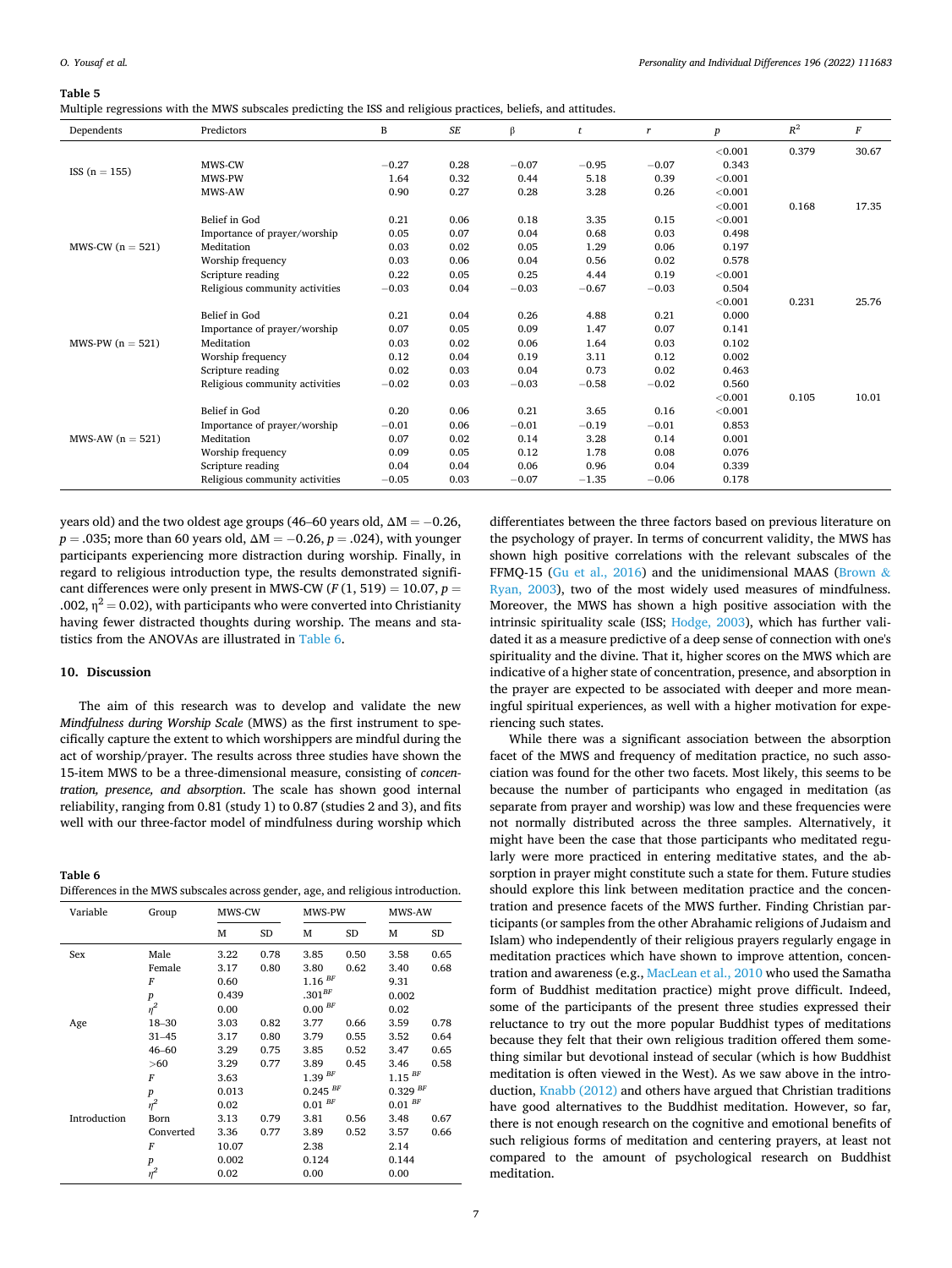This study extends research on the psychology of worship identifying a new phenomenon, the involvement of mindfulness in prayer. It shows what might be the necessary if not sufficient psychological substrates for a sustained prayer episode, at least *for certain prayer forms*. It is important to be clear what is and is not being claimed here. It is to overclaim to suggest mindfulness is essential for, or even implicated in, *all types* of prayer and contemplation. More importantly, for prayer forms where it does appear to be beneficial, it is a classic reductionist fallacy and to lapse into psycholog*ism* to claim that such prayer or worship is *nothing but* the activity of mindfulness under a different cultural guise. We think of prayer as a complex bio-psycho-social, but also as a religio-spiritual practice. To reduce it by *fiat* to just one part of one of this, the cognitive activity accompanying prayer, not only begs the question of the nature of prayer's associated phenomena, but also demonstrates an ontological opacity and lack of awareness of wider interdisciplinary questions that implicate issues on the interface of science and philosophical theology [\(Nelson, 2009\)](#page-8-0).

Correlations established in this study signpost a deeper connection with another important sub-field, the *cognitive* psychology of religion. The attentional aspects identified here strongly suggest the causal involvement of so-called *Executive Function* (EF) skills of which cognitive flexibility, working memory and inhibitory control are key ([Zelazo,](#page-8-0)  [2015\)](#page-8-0). Flexibility is needed to engage with wanted and unwanted thought patterns, inhibitory control to keep the unwanted in check, and working memory and metacognitive capacity in general to engage in reflection and iterative reprocessing of thought forms. [Zelazo \(2015\)](#page-8-0)  notes that mindfulness implicates EF. Thus, for some types of prayer at least, for mindful prayer to be successful, EF skills may be essential. It follows that interference with such skills, or their diminution through fatigue or stress say, would be expected to impair the quality of the believer's worship experience, while anything that enhances them should improve it.

Finally, if it is shown that mindfulness and its sub-skills are not only necessary but potentially sufficient to assure prayerfulness for believers (though see reservations below), it would make sense for practitioners, clergy as well as lay people, with vested interests in successful prayer to improve their mindfulness skills with relevant training techniques.

# *10.1. Limitations*

The study is potentially limited in scope, however, by its focus on formal, ritualistic, typically verbal prayer. In various traditions prayer and worship appear to take a variety of forms, some non-verbal, some contemplative, which may even shade off into extra-ecclesial appreciations of God expressed through Creation and the everyday. Some have a repetitive, quasi-automated aspect, others are more free form or openended ([Astley, 2020](#page-8-0); [Nelson, 2009](#page-8-0); [Turner, 2002](#page-8-0) for further discussion). The MWS is generated with regard to prayer in worship. As stated above, we cannot assume it will be relevant to or applicable across all prayer forms.

Two specific questions then arise. First, to what extent does the *experiential quality* of a prayer episode actually matter when viewed from a wider (religious or theological) perspective? The answer to this varies across and within religious traditions, but it cannot be universally assumed that a particular feeling or emotional or cognitive state is needed nor is any guarantee of closeness to God or the divine. Theologian Denys Turner is quite clear on this, "Prayer is not any state of mind at all. That of course is why prayer is possible in any state of mind." ([Turner, 2002](#page-8-0), p. 98). Instead, he sees prayer as an act of will, not intellection or affect, where 'will' is understood in its pre-modern sense as that which we desire or wish for. This raises the question of the relevance of 'absorption' or 'presence' as an indication of prayer quality or spirituality in general. Psychology is obviously not equipped to adjudicate on what are knotty theological issues, nor to rule on the efficacy of prayer, but, and precisely for this reason, it should exercise caution before accepting as given what may be merely cultural

conventions, but which are actually the locus of theological debate,

This leads directly to a second caveat. A factor of concentration was identified and seen as important for the control of distractions in worship. Once again, taking a wider view of prayer, it is not clear whether well-controlled attention and resistance to distraction are needed in all prayer contexts. Distractions may not necessarily be problematic if they reveal deep seated desires that could usefully be brought into a prayerful context. ([McCabe, 2002](#page-8-0); [Turner, 2002](#page-8-0)). Hence, concentration and control may be less relevant in some situations, irrelevant perhaps in others.

In summary, although psychometrically reliable and valid within its frame of reference, the MWS should be used with caution in other religious or spiritual settings. Ultimately, a fuller functional account is needed to do justice to the wide, lived-experience of believers, and to be sensitive to accompanying theological debates not simply to received wisdom about them. Such an account needs to consider not only relevant psychological issues such as mindfulness, but also their interaction with the varieties of worshipful religious experiences. The extent, limits, and utility of mindfulness in prayer can then be more accurately determined.

# *10.2. Future directions*

Future research could explore the links between religious orientations (Allport & [Ross, 1967\)](#page-8-0) and MWS scores. Previous studies (e.g., [Maltby, Lewis,](#page-8-0) & Day, 1999) have linked prayer frequency with religious orientation and psychological well-being. Mindfulness during prayer, as measured by the MWS, might explain some of these relationships better given that a deeper involvement with the prayer might be a better predictor of well-being than simply praying frequency. Also, studies could be conducted on the role of feelings of inadequacy and religious guilt (e.g., Yousaf & [Gobet, 2013](#page-8-0)) in one's ability to be mindful during worship. Such negative feelings might impede one's ability to be attentive and mindful, and as such their investigation could be important in furthering our understanding of the factors that contribute to mindfulness and absorption during worship. Another area of research that the MWS could be used in is how attention is sometimes paid selectively to meet certain task-irrelevant motivational goals, such as maintaining a positive self-concept (e.g., Yousaf  $\&$  [Gobet, 2016](#page-8-0), who studied selective information processing in Christians). Within the context of mindfulness during worship, especially in communal forms of prayer, attention might sometimes be paid outwardly, either because of the interactional element of the prayer or because of self-presentational concerns. As a result, the extent to which the worshipper is mindful of the prayer content and experience might be compromised. This might particularly be the case for those who score highly on *extrinsic religiosity*  (also known as *religion as mean*s, by Allport & [Ross, 1967](#page-8-0)) as opposed to *intrinsic religiosity*.

Further work could also examine the relation of the components examined here and the 'Quest' dimension [\(Batson, Schoenrade,](#page-8-0) & [Ventis, 1993](#page-8-0)) which measures how open-minded the religious individual is with regards to their religious experience and persuasions. Is it more likely that that those scoring highly on *presence* and *absorption* of the MWS, for example, will also be more open to the contingent and incidental spiritual experiences presumed to accompany their search for religious meaning, and hence who score highly on Quest? Or, and counter intuitively perhaps, is the converse true? Are persons high in Quest those who have been typically unable to gain much psychological comfort or benefit from formal prayer, precisely because they *lack*  mindfulness skills, and so are those who then embark on a wider, extra religious search for spiritual meaning?

Finally, the MWS was developed with a focus on the attention/concentration, presence/awareness, and absorption aspects of mindfulness. Two other dimensions of mindfulness often explored in the literature, including in the FFMQ [\(Baer et al., 2006\)](#page-8-0), are *non-judgment* of and *nonreactivity* to distractions and negative thoughts. These two facets were not included in the MWS because there is no evidence to date, as far as